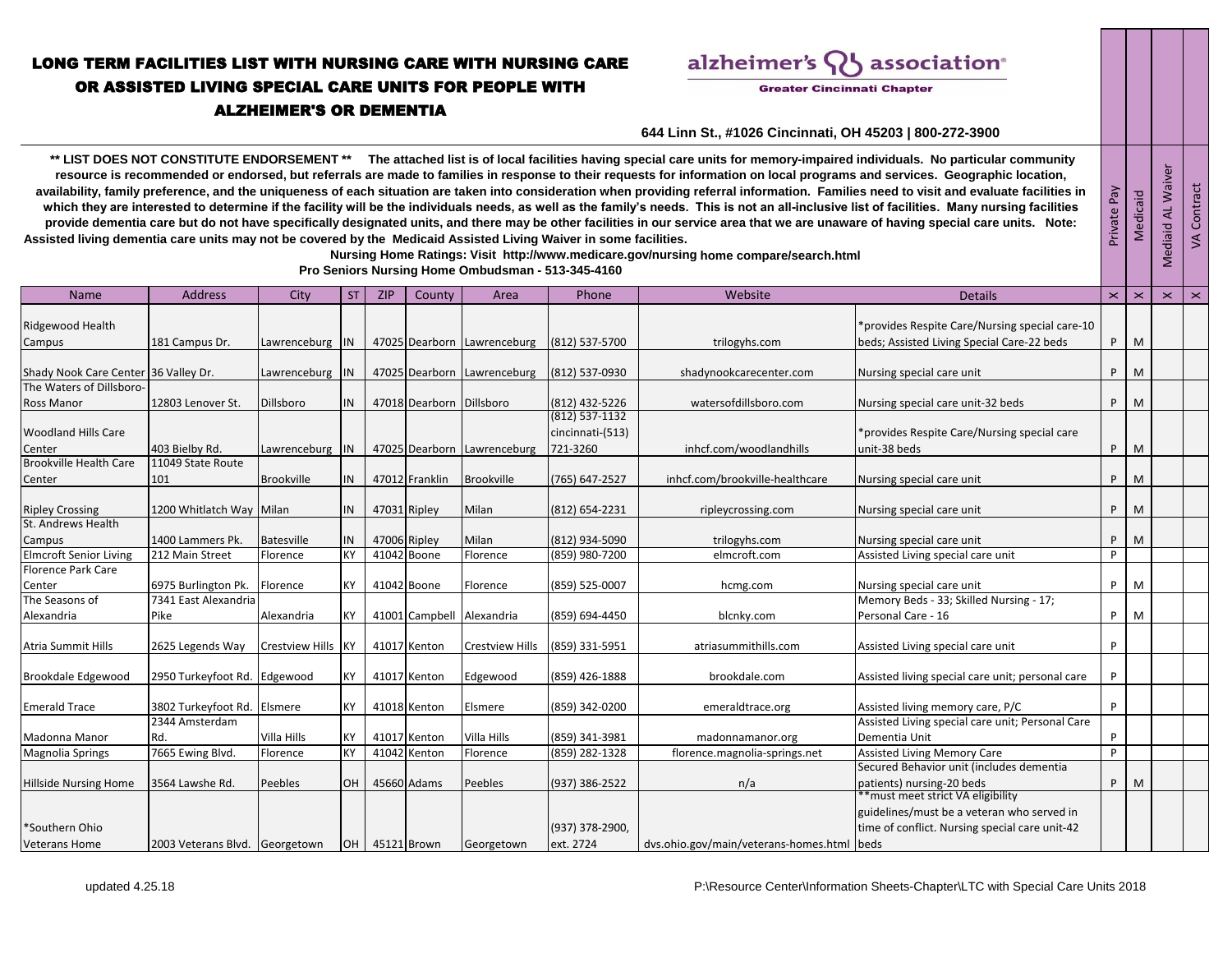| Name                                     | Address              | City                | <b>ST</b>       | <b>ZIP</b>   | County                      | Area                           | Phone              | Website                                                        | <b>Details</b>                                     | $\times$ | $\pmb{\times}$ | $\mathbf{\times}$ | $\mathbf{\times}$ |
|------------------------------------------|----------------------|---------------------|-----------------|--------------|-----------------------------|--------------------------------|--------------------|----------------------------------------------------------------|----------------------------------------------------|----------|----------------|-------------------|-------------------|
| <b>Locust Ridge Nursing</b>              | 12745 Elm Corner     |                     |                 |              |                             |                                |                    |                                                                | (close to Clermont Co. line) Nursing special care  |          |                |                   |                   |
| Home                                     | Rd.                  | Williamsburg        | OН              |              | 45176 Brown                 | <b>Brown County</b>            | (937) 444-2920     | locustridgenursing.wixsite.com                                 | unit-19 beds                                       | P        | M              |                   |                   |
| <b>Ohio Valley Manor</b>                 |                      |                     |                 |              |                             |                                |                    |                                                                |                                                    |          |                |                   |                   |
| Nursing & Rehab, Inc.                    | 5280 Rt. 62 & 68     | Ripley              | OH              |              | 45167 Brown                 | Ripley                         | (937) 392-4318     | ohiovalleymanor.com                                            | Nursing special care unit-16 beds                  | P        | M              |                   |                   |
| <b>Berkeley Square</b>                   | 100 Berkeley Dr.     | Hamilton            | OH              |              | 45013 Butler                | Hamilton                       | $(513)$ 856-8600   | community-first.org                                            | assisted living special care unit-14 beds          | P        |                |                   |                   |
| Bradford Place by                        |                      |                     |                 |              |                             |                                |                    |                                                                |                                                    |          |                |                   |                   |
| Diversicare                              | 1302 Millville Ave.  | Hamilton            | OH              |              | 45013 Butler                | Hamilton                       | $(513)$ 867-4100   | diversicarebradfordplace.com                                   | Nursing special care unit-13 beds                  | P        | M              |                   |                   |
| <b>Butler County Care</b>                |                      |                     |                 |              |                             |                                |                    |                                                                |                                                    |          |                |                   |                   |
| Facility                                 | 1800 Princeton Rd.   | Hamilton            | OH              |              | 45011 Butler                | Hamilton                       | (513) 887-3728     | butlercountyohio.org/countyhome                                | Nursing special care unit-20 beds                  | P        | M              |                   |                   |
|                                          |                      |                     |                 |              |                             |                                |                    |                                                                |                                                    |          |                |                   |                   |
| Chesterwood Village                      | 8073 Tylersville rd. | <b>West Chester</b> | OH              |              | 45069 Butler                | <b>West Chester</b>            | (513) 777-1400     | hillandale.com                                                 | Assisted Living special care units-12 beds         | P        |                |                   |                   |
|                                          | 4195 Hamilton-       | Fairfield           |                 |              |                             |                                |                    |                                                                |                                                    |          |                |                   |                   |
| Doverwood Village                        | Mason Rd.            | Township            | OH              |              | 45011 Butler                | Hamilton                       | $(513) 868 - 2266$ | hillandale.com                                                 | Assisted Living Special Care Unit-9 beds           | P        |                |                   |                   |
|                                          | 3472 Hamilton-       |                     |                 |              |                             |                                |                    |                                                                | Nursing special care unit-28 beds/Behavioral       |          |                |                   |                   |
| Glen Meadows                             | Mason Rd.            | Hamilton            | OH              |              | 45011 Butler                | Hamilton                       | (513) 863-3100     | glen-meadows.net                                               | Unit-26 beds                                       | P        | M              |                   |                   |
| <b>Hawthorn Glen Nursing</b>             |                      |                     |                 |              |                             |                                |                    |                                                                | Nursing-14 beds/Assisted Living Special Care-10    |          |                |                   |                   |
| Center                                   | 5414 Hankins Rd.     | Middletown          | OH              |              | 45044 Butler                | Middletown                     | (513) 863-7775     | hawthornglennc.com                                             | units/MAL-10 beds                                  | P.       |                | M   MAL           |                   |
|                                          | 3801 Woodridge       |                     |                 |              |                             |                                |                    |                                                                |                                                    |          |                |                   |                   |
| Heartland of Woodridge Blvd.             |                      | Fairfield           | OH              |              | 45014 Butler                | Fairfield                      | (513) 874-9933     | manorcare.com                                                  | Assisted Living special care unit/20 beds          | P        |                |                   |                   |
|                                          |                      |                     |                 |              |                             |                                |                    |                                                                |                                                    |          |                |                   |                   |
|                                          |                      |                     |                 |              |                             |                                |                    |                                                                | Nursing-12 beds and Assisted Living special care   |          |                |                   |                   |
| Ohio Living Mt. Pleasant 225 Britton Ln. |                      | Monroe              | <b>OH</b>       |              | 45050 Butler                | Monroe                         | (513) 539-7391     | ohioliving.org                                                 | units-20 beds**limited for assisted living         | P        |                | M   MAL           |                   |
| The Knolls of Oxford                     | 6727 Contreras Rd.   | Oxford              | OH              | 45056 Butler |                             | Oxford                         | (513) 524-7990     | knollsofoxford.org                                             | Nursing special care unit-12 beds                  | P        | M              |                   |                   |
| The Residence at                         |                      |                     |                 |              |                             |                                |                    |                                                                | Nursing special care unit for behavioral issues    |          |                |                   |                   |
| <b>Kensington Place</b>                  | 751 Kensington St.   | Middletown          | <b>OH</b>       |              | 45044 Butler                | Middletown                     | (513) 424-3511     | kensington-place.net                                           | only. No demetia specific care.                    | P        | M              |                   |                   |
| The Woodlands of                         | 896 N.W.             |                     |                 |              |                             |                                |                    |                                                                | ** limitations on MAL/Assisted Living facility     |          |                |                   |                   |
| Hamilton                                 | Washington Blvd.     | Hamilton            | OH              |              | 45013 Butler                | Hamilton                       | $(513)$ 893-9000   | capitalsenior.com                                              | special care unit-15 beds                          | P        |                | <b>MAL</b>        |                   |
|                                          |                      |                     |                 |              |                             |                                |                    |                                                                |                                                    |          |                |                   |                   |
| The Woodlands of                         |                      |                     |                 |              |                             |                                |                    |                                                                | **MAL-limited-some exclusions may apply.           |          |                |                   |                   |
| Middletown                               | 3000 McGee Ave.      | Middletown          | <b>OH</b>       |              | 45044 Butler                | Middletown                     | (513) 423-2322     | capitalsenior.com                                              | Assisted Living facility special care unit-21 beds | P        |                | MAL               |                   |
| <b>Tri-County Extended</b>               |                      |                     |                 |              |                             |                                |                    |                                                                |                                                    |          |                |                   |                   |
| Care                                     | 5200 Camelot Dr.     | Fairfield           | OH              | 45014 Butler |                             | Fairfield                      | (513) 829-8100     | tricountycarecenter.com                                        | Nursing special care unit-30 beds                  | P        | M              |                   |                   |
| <b>Westover Retirement</b>               |                      |                     |                 |              |                             |                                |                    |                                                                |                                                    |          |                |                   |                   |
| Community                                | 855 Stahlheber Rd.   | Hamilton            | OH              |              | 45013 Butler                | Hamilton                       | (513) 844-8004     | community-first.org                                            | Nursing special care unit-9 beds                   | P        | M              |                   |                   |
| Springfield Masonic                      |                      |                     |                 |              |                             |                                |                    |                                                                | *P/financial assistance may be available for       |          |                |                   |                   |
| Community/A                              |                      |                     |                 |              |                             |                                |                    |                                                                | Masons/Eastern Star members/assisted               |          |                |                   |                   |
| Mason/Eastern Star                       | 2665 W. National     |                     |                 |              |                             |                                |                    |                                                                | living special care unit-56 beds; nursing          |          |                |                   |                   |
| Facility                                 | Rd.                  | Springfield         | OH <sub>1</sub> | 45504 Clark  |                             | Springfield                    | (937) 605-1839     | springfieldmasoniccommunity.org                                | special care unit-60 beds                          | P        | M              |                   |                   |
| <b>Clermont Nursing Care</b>             |                      |                     |                 |              |                             |                                |                    |                                                                | Nursing special care unit for Dementia & a         |          |                |                   |                   |
| Center                                   | 934 St. Rt. 28       | Milford             | OH              |              | 45150 Clermont Milford      |                                | $(513) 831 - 1770$ | clermont-care.net                                              | separate psychiatric behavioral unit-25 beds       | P        | M              |                   |                   |
| <b>Magnolia Springs</b>                  | 767 Loveland-        |                     |                 |              |                             |                                |                    |                                                                | contact is Debbie Farner-Assisted Living -48       |          |                |                   |                   |
| Loveland                                 | Miamiville Rd.       | Loveland            | OH              |              | 45140 Clermont Loveland     |                                | (513) 774-9000     | loveland.magnolia-springs.net                                  | apartments                                         | P        |                |                   |                   |
|                                          | 5877 Wolfpen-        |                     |                 |              |                             | Miami                          |                    |                                                                |                                                    |          |                |                   |                   |
| Pinebrook                                | Pleasant Hill Rd     | Milford             | OH              |              | 45150 Clermont Township     |                                | 513-297-4076       | pinebrook.watermarkcommunities.com Assisted Living (30 suites) |                                                    | P        |                |                   |                   |
| SEM Haven Health Care                    |                      |                     |                 |              |                             |                                |                    |                                                                | Nursing special care unit-19 beds and Assisted     |          |                |                   |                   |
| Center                                   | 225 Cleveland Ave.   | Milford             |                 |              | OH   45150 Clermont Milford |                                | (513) 248-1270     | semhaven.org                                                   | living special care unit-8 beds                    |          | $P$ M          |                   |                   |
|                                          | 4300 Glen-Este       |                     |                 |              |                             |                                |                    |                                                                |                                                    |          |                |                   |                   |
| The Glen                                 | Withamsville Rd.     | Union Twsp.         | OH              |              | 45245 Clermont Eastgate     |                                | (513) 769-0511     | trilogyhs.com                                                  | Assisted living-14 beds                            | P        |                |                   |                   |
| Abbyshire Place                          | 311 Buckridge Rd.    | Bidwell             | OH              | 45614 Gallia |                             | Bidwell                        | (740) 446-7150     | abbyshire.com                                                  | Nursing special care unit-32 beds                  | P        | M              |                   |                   |
|                                          |                      |                     |                 |              |                             |                                |                    |                                                                | Specialized Alzheimer's facility-Nursing (89       |          |                |                   |                   |
|                                          |                      |                     |                 |              |                             |                                |                    |                                                                | units) and Assisted Living special care (20        |          |                |                   |                   |
| Alois Alzheimer Center                   | 70 Damon Rd.         | Cincinnati          |                 |              |                             | OH   45218 Hamilton Greenhills | $(513) 605 - 1000$ | hcmg.com                                                       | units). Provides short-term respite                | P        |                |                   |                   |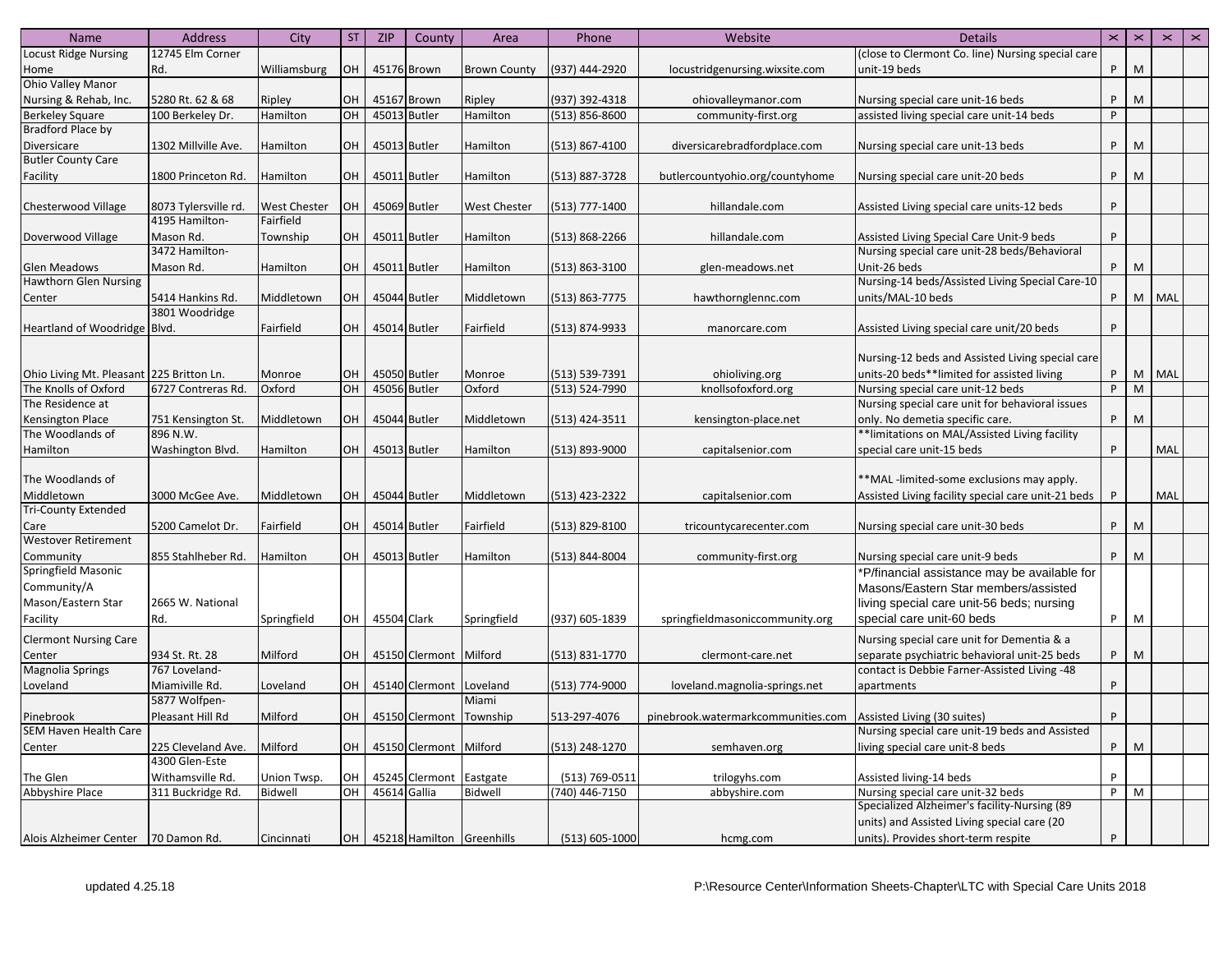| <b>Name</b>                            | <b>Address</b>                 | City                | <b>ST</b>       | <b>ZIP</b> | County                        | Area                            | Phone              | Website                           | <b>Details</b>                                      | $\pmb{\times}$ | $\times$ | $\pmb{\times}$ | $\pmb{\times}$ |
|----------------------------------------|--------------------------------|---------------------|-----------------|------------|-------------------------------|---------------------------------|--------------------|-----------------------------------|-----------------------------------------------------|----------------|----------|----------------|----------------|
|                                        |                                |                     |                 |            |                               |                                 |                    |                                   | Assisted living special care unit-24 beds/MAL       |                |          |                |                |
| Bickford of Middletown                 | 4375 Union Rd.                 | Middletown          | OH              |            | 45005 Warren                  | Middletown                      | (937) 550-4911     | enrichinghappiness.com            | on limited basis                                    | P              |          | MAL            |                |
| Franklin Ridge                         |                                |                     |                 |            |                               |                                 |                    |                                   |                                                     |                |          |                |                |
| <b>Healthcare Center</b>               | 421 Mission Ln.                | Franklin            | OH <sub>1</sub> |            | 45005 Warren                  | Franklin                        | (937) 746-3943     | generationshcm.com/franklin-ridge | Nursing special care unit-30 beds                   | P.             | M        |                |                |
|                                        |                                |                     |                 |            |                               |                                 |                    |                                   |                                                     |                |          |                |                |
| Spring Hills Middletown                | 3851 Towne Blvd.               | Franklin            | OH I            |            | 45005 Warren                  | Franklin                        | (513) 424-9999     | spring-hills.com                  | Assisted Living facility special care unit-22 beds  | P              |          |                |                |
| Lebanon Health Care                    |                                |                     |                 |            |                               |                                 |                    |                                   | Nursing special care unit-not a locked unit-22      |                |          |                |                |
| Center                                 | 700 Monroe Rd.                 | Lebanon             | OH              |            | 45036 Warren                  | Lebanon                         | (513) 932-0105     | lebanonhcc.com                    | beds                                                | P              | M        |                |                |
| Otterbein/Lebanon                      |                                |                     |                 |            |                               |                                 |                    |                                   | 2 Nursing special care units; 1 unit for            |                |          |                |                |
| Senior Life Style                      | 585 N. State Route             |                     |                 |            |                               |                                 |                    |                                   | mild/moderate-32 beds; 1 unit for more              |                |          |                |                |
| Community                              | 741                            | Lebanon             | OН              |            | 45036 Warren                  | Lebanon                         | (513) 932-2020     | otterbein.org/lebanon             | advanced dementia-40 beds                           | P              | M        |                |                |
| Artis Senior Living of                 |                                |                     |                 |            |                               |                                 |                    |                                   | Provides short term respite/Assisted Living         |                |          |                |                |
| Mason                                  | 6200 Snider Rd.                | Mason               | OH              |            | 45040 Warren                  | Mason                           | (513) 229-7450     | artisseniorliving.com             | special care unit -64 beds                          | P              |          |                |                |
|                                        | 5467 Cedar Village             |                     |                 |            |                               |                                 |                    |                                   | Nursing and Assisted living special care unit-29    |                |          |                |                |
| Cedar Village                          | Dr.                            | Mason               | OH              |            | 45040 Warren                  | Mason                           | (513) 754-3100     | cedarvillage.org                  | beds                                                | P              | M        |                |                |
| <b>Central Parke</b>                   |                                |                     |                 |            |                               |                                 |                    |                                   |                                                     |                |          |                |                |
| Alzheimer's Special Care               | 7495 Central Parke             |                     |                 |            |                               |                                 |                    |                                   | *Provides Short Term Respite/Assisted living-66     |                |          |                |                |
| Center                                 | Blvd.                          | Mason               | OH              |            | 45040 Warren                  | Mason                           | (513) 398-4400     | jeaseniorliving.com               | beds                                                | P              |          |                |                |
| Sheridan of Mason                      | 5373 Merten Dr.                | Mason               | OH              |            | 45040 Warren                  | Mason                           | (513) 898-0621     | seniorlifestyle.com               | *opened Oct. 2017/Assisted Living -33 beds          | P              |          |                |                |
|                                        |                                |                     |                 |            |                               |                                 |                    |                                   | Nursing special care unit-22 beds: Assisted         |                |          |                |                |
| The Christian Village of               | 411 Western Row                |                     |                 |            |                               |                                 |                    |                                   | Living Memory Care -11 beds/MAL on very             |                |          |                |                |
| Mason                                  | Rd.                            | Mason               | OН              |            | 45040 Warren                  | Mason                           | (513) 398-1486     | christianvillages.org             | limited basis                                       | P              |          | M MAL          |                |
| The Landing of Long                    | 5535 Irwin Simpson             |                     |                 |            |                               |                                 |                    |                                   |                                                     |                |          |                |                |
| Cove                                   | Rd.                            | Mason               | OH              |            | 45040 Warren                  | Mason                           | (513) 229-3155     | leisurecare.com                   | Assisted Living special care unit-20 beds           | P              |          |                |                |
|                                        | 355 West Central               |                     |                 |            |                               |                                 |                    |                                   |                                                     |                |          |                |                |
| Atria Springboro                       | Ave.                           | Springboro          | OH              |            | 45066 Warren                  | Springdale                      | (937) 748-1919     | generationshcm.com/franklin-ridge | Assisted Living special care-45 beds                | P              |          |                |                |
| Thrive Memory Care of                  | 7200 Heritagespring            |                     |                 |            |                               |                                 |                    |                                   |                                                     |                |          |                |                |
| <b>West Chester</b>                    | Dr.                            | <b>West Chester</b> | OH              |            | 45069 Butler                  | West chester                    | (513) 342-8889     | thriveatwestchester.com           |                                                     | P              |          |                |                |
| The Lodge Nursing &                    | 9370 Union                     |                     |                 |            |                               | Loveland/Mont                   |                    |                                   |                                                     |                |          |                |                |
| <b>Rehab Center</b>                    | Cemetery Rd.                   | Loveland            | OH              |            | 45140 Hamilton                | gomery                          | (513) 677-4900     | caringplacehcg.com                | Nursing special care unit-36 beds                   | P.             | M        |                |                |
|                                        | 3455 Nantucket                 |                     |                 |            |                               |                                 |                    |                                   |                                                     |                |          |                |                |
| <b>Traditions of Deerfield</b>         | Circle                         | Loveland            | OH              |            | 45140 Warren                  | Loveland                        | (513) 512-4052     | traditionsofdeerfield.com         | Assisted living-40 memory support beds              | P              |          |                |                |
| Loveland Health Care                   | 501 N. 2nd St.                 | Loveland            | OH              |            | 45150 Warren                  | Loveland                        | $(513) 605 - 6000$ | hcmg.com                          | 19 beds                                             | P.             | M        |                |                |
|                                        |                                |                     |                 |            |                               |                                 |                    |                                   |                                                     |                |          |                |                |
| Pine Ridge Skilled                     |                                |                     |                 |            |                               |                                 |                    |                                   |                                                     |                |          |                |                |
| Nursing & Rehab Center 463 E. Pike st. |                                | Morrow              | OH              |            | 45152 Warren                  | Morrow                          | (513) 899-2801     | continuinghc.com/pine-ridge       | Nursing Special Care Unit-15 beds                   | P              | M        |                |                |
|                                        |                                |                     |                 |            |                               |                                 |                    |                                   |                                                     |                |          |                |                |
| Premier Estates of                     |                                |                     |                 |            |                               |                                 |                    |                                   | Nursing special care units will take dementia       |                |          |                |                |
| Riverside                              | 315 Lilienthal St.             | Cincinnati          | OH              |            | 45204 Hamilton Riverside      |                                 | $(513)$ 471-8667   | pristinesenior.com                | pts with behavioral issues-25 beds (VA contact)     | P              | M        |                | VA             |
|                                        |                                |                     |                 |            |                               |                                 |                    |                                   |                                                     |                |          |                |                |
| Marjorie P. Lee                        |                                |                     |                 |            |                               |                                 |                    |                                   | Assisted Living special care unit-9 assisted living |                |          |                |                |
| Retirement Community 3550 Shaw Ave.    |                                | Cincinnati          |                 |            |                               | OH   45208 Hamilton   Hyde Park | (513) 533-5000     | episcopalretirement.com           | apts-nursing special care-30 beds                   | P              | M        |                |                |
| Hyde Park Health                       |                                |                     |                 |            |                               |                                 |                    |                                   | Nursing (27 beds) and Assisted Living special       |                |          |                |                |
| Center                                 | 4001 Rosslyn Dr.               | Cincinnati          | OH              |            | 45209 Hamilton Oakley         |                                 | (513) 272-0600     | hydeparkhealthcenter.com          | care units (18 beds)                                | P              | M        | MAL            |                |
| Chateau at Mountain                    |                                |                     |                 |            |                               |                                 |                    |                                   |                                                     |                |          |                |                |
| <b>Crest Nursing &amp; Rehab</b>       |                                |                     |                 |            |                               |                                 |                    |                                   | Nursing special care units-43 beds/Separate         |                |          |                |                |
| Center                                 | 2586 LaFeuille Ave.            | Cincinnati          | OH              |            |                               | 45211 Hamilton Westwood         | $(513) 662 - 2444$ | mountaincresthc.com               | <b>Behavioral Unit</b>                              | P              | M        |                |                |
| <b>Hillebrand Nursing &amp;</b>        |                                |                     |                 |            |                               |                                 |                    |                                   |                                                     |                |          |                |                |
| <b>Rehab Center</b>                    | 4320 Bridgetown Rd. Cincinnati |                     | OH              |            |                               | 45211 Hamilton Bridgetown       | (513) 574-4550     | hillebrandhealth.com              | Nursing special care unit-not locked                | P              | M        |                |                |
| Judson Village                         | 2373 Harrison Ave.             | Cincinnati          | OH              |            | 45211 Hamilton                | Western Hills                   | (513) 662-5880     | judsonvillage.com                 | Nursing special care unit-22 beds                   | P              | M        |                |                |
|                                        |                                |                     |                 |            |                               |                                 |                    |                                   |                                                     |                |          |                |                |
| <b>Terrace View Gardens</b>            | 3904 North Bend Rd. Cincinnati |                     | OH              |            | 45211 Hamilton                | Cheviot                         | (513) 481-2201     | terrace-view.net                  | Nursing special care unit-24 beds                   | P              | M        |                |                |
| Premier Estates o                      |                                |                     |                 |            |                               |                                 |                    |                                   | Nursing special care units-42 beds. Medicaid -      |                |          |                |                |
| Norwood Towers                         | 1500 Sherman Aven. Cincinnati  |                     |                 |            | OH   45212 Hamilton   Norwood |                                 | (513) 631-6800     | pristinesenior.com                | 46 beds                                             | P              | M        |                |                |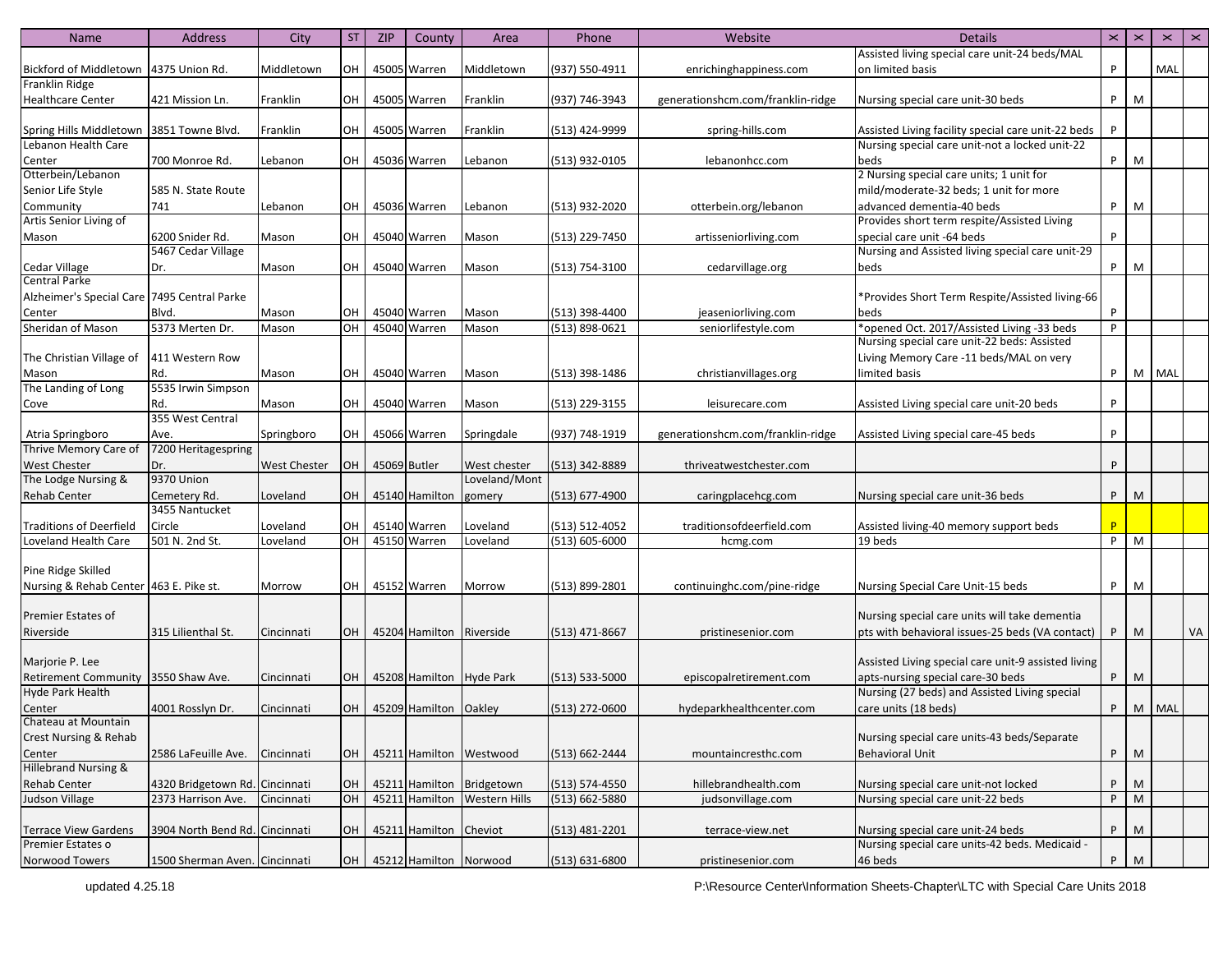| Evergreen/Wellspring<br><b>Retirement Community</b><br>& Legacy Court<br>230 W. Galbraith Rd. Cincinnati<br>OH<br>45215 Hamilton Hartwell<br>(513) 948-2308<br>Assisted Living special care unit-32 beds<br>P<br>seniorlifestyle.com<br>Glendale Place Care<br>779 Glendale<br>M<br>Milford Rd.<br>OH<br>45215 Hamilton Glendale<br>(513) 771-1779<br>Nursing special care unit-30 beds<br>P.<br>Cincinnati<br>Center<br>caringplacehcg.com<br>Bridgeway Pointe at the<br>Assisted Living special care unit (limited MAL<br>availability/exclusions apply)<br>MAL<br><b>Drake Center</b><br>165 W. Galbraith Rd. Cincinnati<br>OH<br>45216 Hamilton Hartwell<br>uchealth.com/bridgewaypointe<br>P<br>(513) 418-4370<br>P<br>M<br>Ohio Living Llanfair<br>OH<br>45224 Hamilton College Hill<br>Nursing special care unit - 19 beds<br>1701 Llanfair<br>Cincinnati<br>$(513) 681 - 4230$<br>ohioliving.org<br>Assisted Living special care unit-MAL<br><b>Twin Towers Senior</b><br>conditional 30 beds<br>MAL<br>OH<br>45224 Hamilton College Hill<br>P<br>5343 Hamilton Ave.<br>Cincinnati<br>$(513)$ 853-2001<br>lec.org/twin-towers<br>Assisted Living special care unit-willing to<br>4855 E. Babson<br>evaluate people under the age of 62 for<br>VA<br>OH<br>45227 Hamilton   Oakley<br>memory care-28 beds<br>P<br>Cincinnati<br>$(513) 561 - 9100$<br>seniorlifestyle.com<br>Place<br>OH<br>45227 Hamilton<br>P.<br>M<br>7010 Rowan Hill Dr.<br>Cincinnati<br>Mariemont<br>(513) 271-7010<br>diversicaresttheresa.com<br>Nursing special care unit-25 beds<br>45227 Hamilton<br>5435 Kenwood Rd.<br>OH<br>seniorstar.com/kenwood<br>Assisted Living special care unit-37 units<br>P<br>Cincinnati<br>Kenwood<br>(513) 561-9300<br>Anderson<br>Woods<br>6164 Salem Rd.<br>OH<br>45230 Hamilton<br>(513) 231-8292<br>P<br>M<br>Cincinnati<br>Township<br>salem-woods.net<br>Nursing special care unit-30 beds<br>OH<br>45231 Hamilton<br>Assisted Living special care unit-28 beds<br>Brookdale Finneytown<br>9109 Winton Rd.<br>(513) 729-5233<br>brookdale.com<br>P<br>Cincinnati<br>Finneytown<br>Specialized Alzheimer's nursing facility-100<br>OH<br>45231 Hamilton   New Burlington (513) 851-7888<br>memory beds 16 skilled<br>P<br>M<br><b>Burlington House</b><br>2222 Springdale Rd.<br>Cincinnati<br>care.com<br>8028 Hamilton Ave. Cincinnati<br>OH  <br>45231 Hamilton Mt. Healthy<br>(513) 521-2700<br>P.<br>M<br>Home at Hearthstone<br>Nursing special care units-31 beds<br>hearthstone-care.net<br><b>Sanctuary Pointe</b><br>Nursing & Rehab Center<br>OH<br>(513) 648-7000<br>P.<br>M<br>11501 Hamilton Ave. Cincinnati<br>45231 Hamilton Mt. Healthy<br>caringplacehcg.com<br>Nursing Special Care Unit-30 beds<br>The Christian Village of<br>P<br>OH<br>45231 Hamilton Mt. Healthy<br>Mt. Healthy<br>8097 Hamilton Ave.<br>Cincinnati<br>$(513)$ 931-5000<br>christianvillages.org<br>assisted living special care unit-15 beds<br>OH<br>45231 Hamilton<br>P.<br>M<br>Veranda Gardens<br>11784 Hamilton Ave Cincinnati<br>513-825-2700<br>verandagardens.met<br>Nursing Special Care - 33 beds<br>Nursing (9 beds) and Assisted Living special<br><b>Bayley Place</b><br>OH<br>45233 Hamilton Delhi Township (513) 347-5500<br>care units (27 beds)<br>P<br>M<br>990 Bayley Place Dr. Cincinnati<br>bayleylife.org<br>Premier Estates of<br>5999 Bender Rd.<br>Cincinnati<br>OH<br>45233 Hamilton   Delhi Township   (513) 922-1440<br>P.<br>M<br>Riverview<br>pristinesenior.com<br>Nursing special care unit-20 beds<br>6210 Cleves-Warsaw<br><b>Western Hills</b><br>OH<br>45233 Hamilton Delhi<br>P.<br>M<br><b>Retirement Village</b><br>Pk.<br>Cincinnati<br>(513) 941-0099<br>caringplacehcg.com<br>Nursing special care unit-16 beds<br>Arden Courts of<br>4580 E. Galbraith<br>Kenwood<br>Rd.<br>OH<br>45236 Hamilton Kenwood<br>Assisted Living special care unit-60 beds<br>P<br>Cincinnati<br>(513) 745-9600<br>arden-courts.com<br>4650 E. Galbraith<br>Carriage Court of<br>Rd.<br>Cincinnati<br>OH  <br>45236 Hamilton Kenwood<br>(513) 792-9697<br>Assisted Living special care unit-24 beds<br>seniorlifestyle.com<br>P<br>3801 East Galbraith<br>OH  <br>45236 Hamilton<br>P<br>Rd.<br>Cincinnati<br>(513) 745-7600<br>brookdale.com<br>Assisted Living Memory Care-11 units<br>3889 E. Galbraith<br>Nursing special care-separate male behavioral<br>OH 45236 Hamilton Deer Park<br>P.<br>M<br>(513) 793-5222<br>Rd.<br>Cincinnati<br>horizoncincinnati.com<br>and female units 25 beds<br>6922 Ohio Ave.<br>Cincinnati<br>OH<br>45236 Hamilton Silverton<br>(513) 793-2090<br>silverton-pointe.net<br>Nursing special care unit-male only-36 beds<br>P.<br>M<br>Nursing special care units/one all male; one<br>6969 Glen Meadow<br>mixed & also specialized behavioral unit<br><b>Harmony Court</b><br>45237 Hamilton Roselawn<br>(513) 351-7007<br>P<br>M<br>Cincinnati<br>OH<br>care.com<br>Ln.<br>North College<br>OH 45239 Hamilton Hill<br>(513) 729-2300<br>Nursing special care units-25 beds<br>P<br>M<br>Lakeridge Acres<br>7220 Pippin Rd.<br>Cincinnati<br>lakeridgeacreshc.com | <b>Name</b>                  | <b>Address</b> | City | ST. | <b>ZIP</b> | County | Area | Phone | Website | <b>Details</b> | $\pmb{\times}$ | $\pmb{\times}$ | $\mathbf{\times}$ | $\pmb{\times}$ |
|----------------------------------------------------------------------------------------------------------------------------------------------------------------------------------------------------------------------------------------------------------------------------------------------------------------------------------------------------------------------------------------------------------------------------------------------------------------------------------------------------------------------------------------------------------------------------------------------------------------------------------------------------------------------------------------------------------------------------------------------------------------------------------------------------------------------------------------------------------------------------------------------------------------------------------------------------------------------------------------------------------------------------------------------------------------------------------------------------------------------------------------------------------------------------------------------------------------------------------------------------------------------------------------------------------------------------------------------------------------------------------------------------------------------------------------------------------------------------------------------------------------------------------------------------------------------------------------------------------------------------------------------------------------------------------------------------------------------------------------------------------------------------------------------------------------------------------------------------------------------------------------------------------------------------------------------------------------------------------------------------------------------------------------------------------------------------------------------------------------------------------------------------------------------------------------------------------------------------------------------------------------------------------------------------------------------------------------------------------------------------------------------------------------------------------------------------------------------------------------------------------------------------------------------------------------------------------------------------------------------------------------------------------------------------------------------------------------------------------------------------------------------------------------------------------------------------------------------------------------------------------------------------------------------------------------------------------------------------------------------------------------------------------------------------------------------------------------------------------------------------------------------------------------------------------------------------------------------------------------------------------------------------------------------------------------------------------------------------------------------------------------------------------------------------------------------------------------------------------------------------------------------------------------------------------------------------------------------------------------------------------------------------------------------------------------------------------------------------------------------------------------------------------------------------------------------------------------------------------------------------------------------------------------------------------------------------------------------------------------------------------------------------------------------------------------------------------------------------------------------------------------------------------------------------------------------------------------------------------------------------------------------------------------------------------------------------------------------------------------------------------------------------------------------------------------------------------------------------------------------------------------------------------------------------------------------------------------------------------------------------------------------------------------------------------------------------------------------------------------------------------------------------------------------------------------------------------------------------------------------------------------------------------------------------------------------------------------------------------------------------------------------------------------------------------------------------------------------------------------------------------------------|------------------------------|----------------|------|-----|------------|--------|------|-------|---------|----------------|----------------|----------------|-------------------|----------------|
|                                                                                                                                                                                                                                                                                                                                                                                                                                                                                                                                                                                                                                                                                                                                                                                                                                                                                                                                                                                                                                                                                                                                                                                                                                                                                                                                                                                                                                                                                                                                                                                                                                                                                                                                                                                                                                                                                                                                                                                                                                                                                                                                                                                                                                                                                                                                                                                                                                                                                                                                                                                                                                                                                                                                                                                                                                                                                                                                                                                                                                                                                                                                                                                                                                                                                                                                                                                                                                                                                                                                                                                                                                                                                                                                                                                                                                                                                                                                                                                                                                                                                                                                                                                                                                                                                                                                                                                                                                                                                                                                                                                                                                                                                                                                                                                                                                                                                                                                                                                                                                                                                                                                              |                              |                |      |     |            |        |      |       |         |                |                |                |                   |                |
|                                                                                                                                                                                                                                                                                                                                                                                                                                                                                                                                                                                                                                                                                                                                                                                                                                                                                                                                                                                                                                                                                                                                                                                                                                                                                                                                                                                                                                                                                                                                                                                                                                                                                                                                                                                                                                                                                                                                                                                                                                                                                                                                                                                                                                                                                                                                                                                                                                                                                                                                                                                                                                                                                                                                                                                                                                                                                                                                                                                                                                                                                                                                                                                                                                                                                                                                                                                                                                                                                                                                                                                                                                                                                                                                                                                                                                                                                                                                                                                                                                                                                                                                                                                                                                                                                                                                                                                                                                                                                                                                                                                                                                                                                                                                                                                                                                                                                                                                                                                                                                                                                                                                              |                              |                |      |     |            |        |      |       |         |                |                |                |                   |                |
|                                                                                                                                                                                                                                                                                                                                                                                                                                                                                                                                                                                                                                                                                                                                                                                                                                                                                                                                                                                                                                                                                                                                                                                                                                                                                                                                                                                                                                                                                                                                                                                                                                                                                                                                                                                                                                                                                                                                                                                                                                                                                                                                                                                                                                                                                                                                                                                                                                                                                                                                                                                                                                                                                                                                                                                                                                                                                                                                                                                                                                                                                                                                                                                                                                                                                                                                                                                                                                                                                                                                                                                                                                                                                                                                                                                                                                                                                                                                                                                                                                                                                                                                                                                                                                                                                                                                                                                                                                                                                                                                                                                                                                                                                                                                                                                                                                                                                                                                                                                                                                                                                                                                              |                              |                |      |     |            |        |      |       |         |                |                |                |                   |                |
|                                                                                                                                                                                                                                                                                                                                                                                                                                                                                                                                                                                                                                                                                                                                                                                                                                                                                                                                                                                                                                                                                                                                                                                                                                                                                                                                                                                                                                                                                                                                                                                                                                                                                                                                                                                                                                                                                                                                                                                                                                                                                                                                                                                                                                                                                                                                                                                                                                                                                                                                                                                                                                                                                                                                                                                                                                                                                                                                                                                                                                                                                                                                                                                                                                                                                                                                                                                                                                                                                                                                                                                                                                                                                                                                                                                                                                                                                                                                                                                                                                                                                                                                                                                                                                                                                                                                                                                                                                                                                                                                                                                                                                                                                                                                                                                                                                                                                                                                                                                                                                                                                                                                              |                              |                |      |     |            |        |      |       |         |                |                |                |                   |                |
|                                                                                                                                                                                                                                                                                                                                                                                                                                                                                                                                                                                                                                                                                                                                                                                                                                                                                                                                                                                                                                                                                                                                                                                                                                                                                                                                                                                                                                                                                                                                                                                                                                                                                                                                                                                                                                                                                                                                                                                                                                                                                                                                                                                                                                                                                                                                                                                                                                                                                                                                                                                                                                                                                                                                                                                                                                                                                                                                                                                                                                                                                                                                                                                                                                                                                                                                                                                                                                                                                                                                                                                                                                                                                                                                                                                                                                                                                                                                                                                                                                                                                                                                                                                                                                                                                                                                                                                                                                                                                                                                                                                                                                                                                                                                                                                                                                                                                                                                                                                                                                                                                                                                              |                              |                |      |     |            |        |      |       |         |                |                |                |                   |                |
|                                                                                                                                                                                                                                                                                                                                                                                                                                                                                                                                                                                                                                                                                                                                                                                                                                                                                                                                                                                                                                                                                                                                                                                                                                                                                                                                                                                                                                                                                                                                                                                                                                                                                                                                                                                                                                                                                                                                                                                                                                                                                                                                                                                                                                                                                                                                                                                                                                                                                                                                                                                                                                                                                                                                                                                                                                                                                                                                                                                                                                                                                                                                                                                                                                                                                                                                                                                                                                                                                                                                                                                                                                                                                                                                                                                                                                                                                                                                                                                                                                                                                                                                                                                                                                                                                                                                                                                                                                                                                                                                                                                                                                                                                                                                                                                                                                                                                                                                                                                                                                                                                                                                              |                              |                |      |     |            |        |      |       |         |                |                |                |                   |                |
|                                                                                                                                                                                                                                                                                                                                                                                                                                                                                                                                                                                                                                                                                                                                                                                                                                                                                                                                                                                                                                                                                                                                                                                                                                                                                                                                                                                                                                                                                                                                                                                                                                                                                                                                                                                                                                                                                                                                                                                                                                                                                                                                                                                                                                                                                                                                                                                                                                                                                                                                                                                                                                                                                                                                                                                                                                                                                                                                                                                                                                                                                                                                                                                                                                                                                                                                                                                                                                                                                                                                                                                                                                                                                                                                                                                                                                                                                                                                                                                                                                                                                                                                                                                                                                                                                                                                                                                                                                                                                                                                                                                                                                                                                                                                                                                                                                                                                                                                                                                                                                                                                                                                              |                              |                |      |     |            |        |      |       |         |                |                |                |                   |                |
|                                                                                                                                                                                                                                                                                                                                                                                                                                                                                                                                                                                                                                                                                                                                                                                                                                                                                                                                                                                                                                                                                                                                                                                                                                                                                                                                                                                                                                                                                                                                                                                                                                                                                                                                                                                                                                                                                                                                                                                                                                                                                                                                                                                                                                                                                                                                                                                                                                                                                                                                                                                                                                                                                                                                                                                                                                                                                                                                                                                                                                                                                                                                                                                                                                                                                                                                                                                                                                                                                                                                                                                                                                                                                                                                                                                                                                                                                                                                                                                                                                                                                                                                                                                                                                                                                                                                                                                                                                                                                                                                                                                                                                                                                                                                                                                                                                                                                                                                                                                                                                                                                                                                              |                              |                |      |     |            |        |      |       |         |                |                |                |                   |                |
|                                                                                                                                                                                                                                                                                                                                                                                                                                                                                                                                                                                                                                                                                                                                                                                                                                                                                                                                                                                                                                                                                                                                                                                                                                                                                                                                                                                                                                                                                                                                                                                                                                                                                                                                                                                                                                                                                                                                                                                                                                                                                                                                                                                                                                                                                                                                                                                                                                                                                                                                                                                                                                                                                                                                                                                                                                                                                                                                                                                                                                                                                                                                                                                                                                                                                                                                                                                                                                                                                                                                                                                                                                                                                                                                                                                                                                                                                                                                                                                                                                                                                                                                                                                                                                                                                                                                                                                                                                                                                                                                                                                                                                                                                                                                                                                                                                                                                                                                                                                                                                                                                                                                              |                              |                |      |     |            |        |      |       |         |                |                |                |                   |                |
|                                                                                                                                                                                                                                                                                                                                                                                                                                                                                                                                                                                                                                                                                                                                                                                                                                                                                                                                                                                                                                                                                                                                                                                                                                                                                                                                                                                                                                                                                                                                                                                                                                                                                                                                                                                                                                                                                                                                                                                                                                                                                                                                                                                                                                                                                                                                                                                                                                                                                                                                                                                                                                                                                                                                                                                                                                                                                                                                                                                                                                                                                                                                                                                                                                                                                                                                                                                                                                                                                                                                                                                                                                                                                                                                                                                                                                                                                                                                                                                                                                                                                                                                                                                                                                                                                                                                                                                                                                                                                                                                                                                                                                                                                                                                                                                                                                                                                                                                                                                                                                                                                                                                              |                              |                |      |     |            |        |      |       |         |                |                |                |                   |                |
|                                                                                                                                                                                                                                                                                                                                                                                                                                                                                                                                                                                                                                                                                                                                                                                                                                                                                                                                                                                                                                                                                                                                                                                                                                                                                                                                                                                                                                                                                                                                                                                                                                                                                                                                                                                                                                                                                                                                                                                                                                                                                                                                                                                                                                                                                                                                                                                                                                                                                                                                                                                                                                                                                                                                                                                                                                                                                                                                                                                                                                                                                                                                                                                                                                                                                                                                                                                                                                                                                                                                                                                                                                                                                                                                                                                                                                                                                                                                                                                                                                                                                                                                                                                                                                                                                                                                                                                                                                                                                                                                                                                                                                                                                                                                                                                                                                                                                                                                                                                                                                                                                                                                              | <b>Living Community</b>      |                |      |     |            |        |      |       |         |                |                |                |                   |                |
|                                                                                                                                                                                                                                                                                                                                                                                                                                                                                                                                                                                                                                                                                                                                                                                                                                                                                                                                                                                                                                                                                                                                                                                                                                                                                                                                                                                                                                                                                                                                                                                                                                                                                                                                                                                                                                                                                                                                                                                                                                                                                                                                                                                                                                                                                                                                                                                                                                                                                                                                                                                                                                                                                                                                                                                                                                                                                                                                                                                                                                                                                                                                                                                                                                                                                                                                                                                                                                                                                                                                                                                                                                                                                                                                                                                                                                                                                                                                                                                                                                                                                                                                                                                                                                                                                                                                                                                                                                                                                                                                                                                                                                                                                                                                                                                                                                                                                                                                                                                                                                                                                                                                              |                              |                |      |     |            |        |      |       |         |                |                |                |                   |                |
|                                                                                                                                                                                                                                                                                                                                                                                                                                                                                                                                                                                                                                                                                                                                                                                                                                                                                                                                                                                                                                                                                                                                                                                                                                                                                                                                                                                                                                                                                                                                                                                                                                                                                                                                                                                                                                                                                                                                                                                                                                                                                                                                                                                                                                                                                                                                                                                                                                                                                                                                                                                                                                                                                                                                                                                                                                                                                                                                                                                                                                                                                                                                                                                                                                                                                                                                                                                                                                                                                                                                                                                                                                                                                                                                                                                                                                                                                                                                                                                                                                                                                                                                                                                                                                                                                                                                                                                                                                                                                                                                                                                                                                                                                                                                                                                                                                                                                                                                                                                                                                                                                                                                              |                              |                |      |     |            |        |      |       |         |                |                |                |                   |                |
|                                                                                                                                                                                                                                                                                                                                                                                                                                                                                                                                                                                                                                                                                                                                                                                                                                                                                                                                                                                                                                                                                                                                                                                                                                                                                                                                                                                                                                                                                                                                                                                                                                                                                                                                                                                                                                                                                                                                                                                                                                                                                                                                                                                                                                                                                                                                                                                                                                                                                                                                                                                                                                                                                                                                                                                                                                                                                                                                                                                                                                                                                                                                                                                                                                                                                                                                                                                                                                                                                                                                                                                                                                                                                                                                                                                                                                                                                                                                                                                                                                                                                                                                                                                                                                                                                                                                                                                                                                                                                                                                                                                                                                                                                                                                                                                                                                                                                                                                                                                                                                                                                                                                              | <b>Barrington of Oakley</b>  |                |      |     |            |        |      |       |         |                |                |                |                   |                |
|                                                                                                                                                                                                                                                                                                                                                                                                                                                                                                                                                                                                                                                                                                                                                                                                                                                                                                                                                                                                                                                                                                                                                                                                                                                                                                                                                                                                                                                                                                                                                                                                                                                                                                                                                                                                                                                                                                                                                                                                                                                                                                                                                                                                                                                                                                                                                                                                                                                                                                                                                                                                                                                                                                                                                                                                                                                                                                                                                                                                                                                                                                                                                                                                                                                                                                                                                                                                                                                                                                                                                                                                                                                                                                                                                                                                                                                                                                                                                                                                                                                                                                                                                                                                                                                                                                                                                                                                                                                                                                                                                                                                                                                                                                                                                                                                                                                                                                                                                                                                                                                                                                                                              | Diversicare of St.           |                |      |     |            |        |      |       |         |                |                |                |                   |                |
|                                                                                                                                                                                                                                                                                                                                                                                                                                                                                                                                                                                                                                                                                                                                                                                                                                                                                                                                                                                                                                                                                                                                                                                                                                                                                                                                                                                                                                                                                                                                                                                                                                                                                                                                                                                                                                                                                                                                                                                                                                                                                                                                                                                                                                                                                                                                                                                                                                                                                                                                                                                                                                                                                                                                                                                                                                                                                                                                                                                                                                                                                                                                                                                                                                                                                                                                                                                                                                                                                                                                                                                                                                                                                                                                                                                                                                                                                                                                                                                                                                                                                                                                                                                                                                                                                                                                                                                                                                                                                                                                                                                                                                                                                                                                                                                                                                                                                                                                                                                                                                                                                                                                              | <b>Theresa Center</b>        |                |      |     |            |        |      |       |         |                |                |                |                   |                |
|                                                                                                                                                                                                                                                                                                                                                                                                                                                                                                                                                                                                                                                                                                                                                                                                                                                                                                                                                                                                                                                                                                                                                                                                                                                                                                                                                                                                                                                                                                                                                                                                                                                                                                                                                                                                                                                                                                                                                                                                                                                                                                                                                                                                                                                                                                                                                                                                                                                                                                                                                                                                                                                                                                                                                                                                                                                                                                                                                                                                                                                                                                                                                                                                                                                                                                                                                                                                                                                                                                                                                                                                                                                                                                                                                                                                                                                                                                                                                                                                                                                                                                                                                                                                                                                                                                                                                                                                                                                                                                                                                                                                                                                                                                                                                                                                                                                                                                                                                                                                                                                                                                                                              | The Kenwood by Senior        |                |      |     |            |        |      |       |         |                |                |                |                   |                |
|                                                                                                                                                                                                                                                                                                                                                                                                                                                                                                                                                                                                                                                                                                                                                                                                                                                                                                                                                                                                                                                                                                                                                                                                                                                                                                                                                                                                                                                                                                                                                                                                                                                                                                                                                                                                                                                                                                                                                                                                                                                                                                                                                                                                                                                                                                                                                                                                                                                                                                                                                                                                                                                                                                                                                                                                                                                                                                                                                                                                                                                                                                                                                                                                                                                                                                                                                                                                                                                                                                                                                                                                                                                                                                                                                                                                                                                                                                                                                                                                                                                                                                                                                                                                                                                                                                                                                                                                                                                                                                                                                                                                                                                                                                                                                                                                                                                                                                                                                                                                                                                                                                                                              | <b>Star</b>                  |                |      |     |            |        |      |       |         |                |                |                |                   |                |
|                                                                                                                                                                                                                                                                                                                                                                                                                                                                                                                                                                                                                                                                                                                                                                                                                                                                                                                                                                                                                                                                                                                                                                                                                                                                                                                                                                                                                                                                                                                                                                                                                                                                                                                                                                                                                                                                                                                                                                                                                                                                                                                                                                                                                                                                                                                                                                                                                                                                                                                                                                                                                                                                                                                                                                                                                                                                                                                                                                                                                                                                                                                                                                                                                                                                                                                                                                                                                                                                                                                                                                                                                                                                                                                                                                                                                                                                                                                                                                                                                                                                                                                                                                                                                                                                                                                                                                                                                                                                                                                                                                                                                                                                                                                                                                                                                                                                                                                                                                                                                                                                                                                                              | The Residence at Salem       |                |      |     |            |        |      |       |         |                |                |                |                   |                |
|                                                                                                                                                                                                                                                                                                                                                                                                                                                                                                                                                                                                                                                                                                                                                                                                                                                                                                                                                                                                                                                                                                                                                                                                                                                                                                                                                                                                                                                                                                                                                                                                                                                                                                                                                                                                                                                                                                                                                                                                                                                                                                                                                                                                                                                                                                                                                                                                                                                                                                                                                                                                                                                                                                                                                                                                                                                                                                                                                                                                                                                                                                                                                                                                                                                                                                                                                                                                                                                                                                                                                                                                                                                                                                                                                                                                                                                                                                                                                                                                                                                                                                                                                                                                                                                                                                                                                                                                                                                                                                                                                                                                                                                                                                                                                                                                                                                                                                                                                                                                                                                                                                                                              |                              |                |      |     |            |        |      |       |         |                |                |                |                   |                |
|                                                                                                                                                                                                                                                                                                                                                                                                                                                                                                                                                                                                                                                                                                                                                                                                                                                                                                                                                                                                                                                                                                                                                                                                                                                                                                                                                                                                                                                                                                                                                                                                                                                                                                                                                                                                                                                                                                                                                                                                                                                                                                                                                                                                                                                                                                                                                                                                                                                                                                                                                                                                                                                                                                                                                                                                                                                                                                                                                                                                                                                                                                                                                                                                                                                                                                                                                                                                                                                                                                                                                                                                                                                                                                                                                                                                                                                                                                                                                                                                                                                                                                                                                                                                                                                                                                                                                                                                                                                                                                                                                                                                                                                                                                                                                                                                                                                                                                                                                                                                                                                                                                                                              |                              |                |      |     |            |        |      |       |         |                |                |                |                   |                |
|                                                                                                                                                                                                                                                                                                                                                                                                                                                                                                                                                                                                                                                                                                                                                                                                                                                                                                                                                                                                                                                                                                                                                                                                                                                                                                                                                                                                                                                                                                                                                                                                                                                                                                                                                                                                                                                                                                                                                                                                                                                                                                                                                                                                                                                                                                                                                                                                                                                                                                                                                                                                                                                                                                                                                                                                                                                                                                                                                                                                                                                                                                                                                                                                                                                                                                                                                                                                                                                                                                                                                                                                                                                                                                                                                                                                                                                                                                                                                                                                                                                                                                                                                                                                                                                                                                                                                                                                                                                                                                                                                                                                                                                                                                                                                                                                                                                                                                                                                                                                                                                                                                                                              |                              |                |      |     |            |        |      |       |         |                |                |                |                   |                |
|                                                                                                                                                                                                                                                                                                                                                                                                                                                                                                                                                                                                                                                                                                                                                                                                                                                                                                                                                                                                                                                                                                                                                                                                                                                                                                                                                                                                                                                                                                                                                                                                                                                                                                                                                                                                                                                                                                                                                                                                                                                                                                                                                                                                                                                                                                                                                                                                                                                                                                                                                                                                                                                                                                                                                                                                                                                                                                                                                                                                                                                                                                                                                                                                                                                                                                                                                                                                                                                                                                                                                                                                                                                                                                                                                                                                                                                                                                                                                                                                                                                                                                                                                                                                                                                                                                                                                                                                                                                                                                                                                                                                                                                                                                                                                                                                                                                                                                                                                                                                                                                                                                                                              |                              |                |      |     |            |        |      |       |         |                |                |                |                   |                |
|                                                                                                                                                                                                                                                                                                                                                                                                                                                                                                                                                                                                                                                                                                                                                                                                                                                                                                                                                                                                                                                                                                                                                                                                                                                                                                                                                                                                                                                                                                                                                                                                                                                                                                                                                                                                                                                                                                                                                                                                                                                                                                                                                                                                                                                                                                                                                                                                                                                                                                                                                                                                                                                                                                                                                                                                                                                                                                                                                                                                                                                                                                                                                                                                                                                                                                                                                                                                                                                                                                                                                                                                                                                                                                                                                                                                                                                                                                                                                                                                                                                                                                                                                                                                                                                                                                                                                                                                                                                                                                                                                                                                                                                                                                                                                                                                                                                                                                                                                                                                                                                                                                                                              |                              |                |      |     |            |        |      |       |         |                |                |                |                   |                |
|                                                                                                                                                                                                                                                                                                                                                                                                                                                                                                                                                                                                                                                                                                                                                                                                                                                                                                                                                                                                                                                                                                                                                                                                                                                                                                                                                                                                                                                                                                                                                                                                                                                                                                                                                                                                                                                                                                                                                                                                                                                                                                                                                                                                                                                                                                                                                                                                                                                                                                                                                                                                                                                                                                                                                                                                                                                                                                                                                                                                                                                                                                                                                                                                                                                                                                                                                                                                                                                                                                                                                                                                                                                                                                                                                                                                                                                                                                                                                                                                                                                                                                                                                                                                                                                                                                                                                                                                                                                                                                                                                                                                                                                                                                                                                                                                                                                                                                                                                                                                                                                                                                                                              |                              |                |      |     |            |        |      |       |         |                |                |                |                   |                |
|                                                                                                                                                                                                                                                                                                                                                                                                                                                                                                                                                                                                                                                                                                                                                                                                                                                                                                                                                                                                                                                                                                                                                                                                                                                                                                                                                                                                                                                                                                                                                                                                                                                                                                                                                                                                                                                                                                                                                                                                                                                                                                                                                                                                                                                                                                                                                                                                                                                                                                                                                                                                                                                                                                                                                                                                                                                                                                                                                                                                                                                                                                                                                                                                                                                                                                                                                                                                                                                                                                                                                                                                                                                                                                                                                                                                                                                                                                                                                                                                                                                                                                                                                                                                                                                                                                                                                                                                                                                                                                                                                                                                                                                                                                                                                                                                                                                                                                                                                                                                                                                                                                                                              |                              |                |      |     |            |        |      |       |         |                |                |                |                   |                |
|                                                                                                                                                                                                                                                                                                                                                                                                                                                                                                                                                                                                                                                                                                                                                                                                                                                                                                                                                                                                                                                                                                                                                                                                                                                                                                                                                                                                                                                                                                                                                                                                                                                                                                                                                                                                                                                                                                                                                                                                                                                                                                                                                                                                                                                                                                                                                                                                                                                                                                                                                                                                                                                                                                                                                                                                                                                                                                                                                                                                                                                                                                                                                                                                                                                                                                                                                                                                                                                                                                                                                                                                                                                                                                                                                                                                                                                                                                                                                                                                                                                                                                                                                                                                                                                                                                                                                                                                                                                                                                                                                                                                                                                                                                                                                                                                                                                                                                                                                                                                                                                                                                                                              |                              |                |      |     |            |        |      |       |         |                |                |                |                   |                |
|                                                                                                                                                                                                                                                                                                                                                                                                                                                                                                                                                                                                                                                                                                                                                                                                                                                                                                                                                                                                                                                                                                                                                                                                                                                                                                                                                                                                                                                                                                                                                                                                                                                                                                                                                                                                                                                                                                                                                                                                                                                                                                                                                                                                                                                                                                                                                                                                                                                                                                                                                                                                                                                                                                                                                                                                                                                                                                                                                                                                                                                                                                                                                                                                                                                                                                                                                                                                                                                                                                                                                                                                                                                                                                                                                                                                                                                                                                                                                                                                                                                                                                                                                                                                                                                                                                                                                                                                                                                                                                                                                                                                                                                                                                                                                                                                                                                                                                                                                                                                                                                                                                                                              |                              |                |      |     |            |        |      |       |         |                |                |                |                   |                |
|                                                                                                                                                                                                                                                                                                                                                                                                                                                                                                                                                                                                                                                                                                                                                                                                                                                                                                                                                                                                                                                                                                                                                                                                                                                                                                                                                                                                                                                                                                                                                                                                                                                                                                                                                                                                                                                                                                                                                                                                                                                                                                                                                                                                                                                                                                                                                                                                                                                                                                                                                                                                                                                                                                                                                                                                                                                                                                                                                                                                                                                                                                                                                                                                                                                                                                                                                                                                                                                                                                                                                                                                                                                                                                                                                                                                                                                                                                                                                                                                                                                                                                                                                                                                                                                                                                                                                                                                                                                                                                                                                                                                                                                                                                                                                                                                                                                                                                                                                                                                                                                                                                                                              |                              |                |      |     |            |        |      |       |         |                |                |                |                   |                |
|                                                                                                                                                                                                                                                                                                                                                                                                                                                                                                                                                                                                                                                                                                                                                                                                                                                                                                                                                                                                                                                                                                                                                                                                                                                                                                                                                                                                                                                                                                                                                                                                                                                                                                                                                                                                                                                                                                                                                                                                                                                                                                                                                                                                                                                                                                                                                                                                                                                                                                                                                                                                                                                                                                                                                                                                                                                                                                                                                                                                                                                                                                                                                                                                                                                                                                                                                                                                                                                                                                                                                                                                                                                                                                                                                                                                                                                                                                                                                                                                                                                                                                                                                                                                                                                                                                                                                                                                                                                                                                                                                                                                                                                                                                                                                                                                                                                                                                                                                                                                                                                                                                                                              |                              |                |      |     |            |        |      |       |         |                |                |                |                   |                |
|                                                                                                                                                                                                                                                                                                                                                                                                                                                                                                                                                                                                                                                                                                                                                                                                                                                                                                                                                                                                                                                                                                                                                                                                                                                                                                                                                                                                                                                                                                                                                                                                                                                                                                                                                                                                                                                                                                                                                                                                                                                                                                                                                                                                                                                                                                                                                                                                                                                                                                                                                                                                                                                                                                                                                                                                                                                                                                                                                                                                                                                                                                                                                                                                                                                                                                                                                                                                                                                                                                                                                                                                                                                                                                                                                                                                                                                                                                                                                                                                                                                                                                                                                                                                                                                                                                                                                                                                                                                                                                                                                                                                                                                                                                                                                                                                                                                                                                                                                                                                                                                                                                                                              |                              |                |      |     |            |        |      |       |         |                |                |                |                   |                |
|                                                                                                                                                                                                                                                                                                                                                                                                                                                                                                                                                                                                                                                                                                                                                                                                                                                                                                                                                                                                                                                                                                                                                                                                                                                                                                                                                                                                                                                                                                                                                                                                                                                                                                                                                                                                                                                                                                                                                                                                                                                                                                                                                                                                                                                                                                                                                                                                                                                                                                                                                                                                                                                                                                                                                                                                                                                                                                                                                                                                                                                                                                                                                                                                                                                                                                                                                                                                                                                                                                                                                                                                                                                                                                                                                                                                                                                                                                                                                                                                                                                                                                                                                                                                                                                                                                                                                                                                                                                                                                                                                                                                                                                                                                                                                                                                                                                                                                                                                                                                                                                                                                                                              |                              |                |      |     |            |        |      |       |         |                |                |                |                   |                |
|                                                                                                                                                                                                                                                                                                                                                                                                                                                                                                                                                                                                                                                                                                                                                                                                                                                                                                                                                                                                                                                                                                                                                                                                                                                                                                                                                                                                                                                                                                                                                                                                                                                                                                                                                                                                                                                                                                                                                                                                                                                                                                                                                                                                                                                                                                                                                                                                                                                                                                                                                                                                                                                                                                                                                                                                                                                                                                                                                                                                                                                                                                                                                                                                                                                                                                                                                                                                                                                                                                                                                                                                                                                                                                                                                                                                                                                                                                                                                                                                                                                                                                                                                                                                                                                                                                                                                                                                                                                                                                                                                                                                                                                                                                                                                                                                                                                                                                                                                                                                                                                                                                                                              |                              |                |      |     |            |        |      |       |         |                |                |                |                   |                |
|                                                                                                                                                                                                                                                                                                                                                                                                                                                                                                                                                                                                                                                                                                                                                                                                                                                                                                                                                                                                                                                                                                                                                                                                                                                                                                                                                                                                                                                                                                                                                                                                                                                                                                                                                                                                                                                                                                                                                                                                                                                                                                                                                                                                                                                                                                                                                                                                                                                                                                                                                                                                                                                                                                                                                                                                                                                                                                                                                                                                                                                                                                                                                                                                                                                                                                                                                                                                                                                                                                                                                                                                                                                                                                                                                                                                                                                                                                                                                                                                                                                                                                                                                                                                                                                                                                                                                                                                                                                                                                                                                                                                                                                                                                                                                                                                                                                                                                                                                                                                                                                                                                                                              |                              |                |      |     |            |        |      |       |         |                |                |                |                   |                |
|                                                                                                                                                                                                                                                                                                                                                                                                                                                                                                                                                                                                                                                                                                                                                                                                                                                                                                                                                                                                                                                                                                                                                                                                                                                                                                                                                                                                                                                                                                                                                                                                                                                                                                                                                                                                                                                                                                                                                                                                                                                                                                                                                                                                                                                                                                                                                                                                                                                                                                                                                                                                                                                                                                                                                                                                                                                                                                                                                                                                                                                                                                                                                                                                                                                                                                                                                                                                                                                                                                                                                                                                                                                                                                                                                                                                                                                                                                                                                                                                                                                                                                                                                                                                                                                                                                                                                                                                                                                                                                                                                                                                                                                                                                                                                                                                                                                                                                                                                                                                                                                                                                                                              |                              |                |      |     |            |        |      |       |         |                |                |                |                   |                |
|                                                                                                                                                                                                                                                                                                                                                                                                                                                                                                                                                                                                                                                                                                                                                                                                                                                                                                                                                                                                                                                                                                                                                                                                                                                                                                                                                                                                                                                                                                                                                                                                                                                                                                                                                                                                                                                                                                                                                                                                                                                                                                                                                                                                                                                                                                                                                                                                                                                                                                                                                                                                                                                                                                                                                                                                                                                                                                                                                                                                                                                                                                                                                                                                                                                                                                                                                                                                                                                                                                                                                                                                                                                                                                                                                                                                                                                                                                                                                                                                                                                                                                                                                                                                                                                                                                                                                                                                                                                                                                                                                                                                                                                                                                                                                                                                                                                                                                                                                                                                                                                                                                                                              |                              |                |      |     |            |        |      |       |         |                |                |                |                   |                |
|                                                                                                                                                                                                                                                                                                                                                                                                                                                                                                                                                                                                                                                                                                                                                                                                                                                                                                                                                                                                                                                                                                                                                                                                                                                                                                                                                                                                                                                                                                                                                                                                                                                                                                                                                                                                                                                                                                                                                                                                                                                                                                                                                                                                                                                                                                                                                                                                                                                                                                                                                                                                                                                                                                                                                                                                                                                                                                                                                                                                                                                                                                                                                                                                                                                                                                                                                                                                                                                                                                                                                                                                                                                                                                                                                                                                                                                                                                                                                                                                                                                                                                                                                                                                                                                                                                                                                                                                                                                                                                                                                                                                                                                                                                                                                                                                                                                                                                                                                                                                                                                                                                                                              |                              |                |      |     |            |        |      |       |         |                |                |                |                   |                |
|                                                                                                                                                                                                                                                                                                                                                                                                                                                                                                                                                                                                                                                                                                                                                                                                                                                                                                                                                                                                                                                                                                                                                                                                                                                                                                                                                                                                                                                                                                                                                                                                                                                                                                                                                                                                                                                                                                                                                                                                                                                                                                                                                                                                                                                                                                                                                                                                                                                                                                                                                                                                                                                                                                                                                                                                                                                                                                                                                                                                                                                                                                                                                                                                                                                                                                                                                                                                                                                                                                                                                                                                                                                                                                                                                                                                                                                                                                                                                                                                                                                                                                                                                                                                                                                                                                                                                                                                                                                                                                                                                                                                                                                                                                                                                                                                                                                                                                                                                                                                                                                                                                                                              |                              |                |      |     |            |        |      |       |         |                |                |                |                   |                |
|                                                                                                                                                                                                                                                                                                                                                                                                                                                                                                                                                                                                                                                                                                                                                                                                                                                                                                                                                                                                                                                                                                                                                                                                                                                                                                                                                                                                                                                                                                                                                                                                                                                                                                                                                                                                                                                                                                                                                                                                                                                                                                                                                                                                                                                                                                                                                                                                                                                                                                                                                                                                                                                                                                                                                                                                                                                                                                                                                                                                                                                                                                                                                                                                                                                                                                                                                                                                                                                                                                                                                                                                                                                                                                                                                                                                                                                                                                                                                                                                                                                                                                                                                                                                                                                                                                                                                                                                                                                                                                                                                                                                                                                                                                                                                                                                                                                                                                                                                                                                                                                                                                                                              |                              |                |      |     |            |        |      |       |         |                |                |                |                   |                |
|                                                                                                                                                                                                                                                                                                                                                                                                                                                                                                                                                                                                                                                                                                                                                                                                                                                                                                                                                                                                                                                                                                                                                                                                                                                                                                                                                                                                                                                                                                                                                                                                                                                                                                                                                                                                                                                                                                                                                                                                                                                                                                                                                                                                                                                                                                                                                                                                                                                                                                                                                                                                                                                                                                                                                                                                                                                                                                                                                                                                                                                                                                                                                                                                                                                                                                                                                                                                                                                                                                                                                                                                                                                                                                                                                                                                                                                                                                                                                                                                                                                                                                                                                                                                                                                                                                                                                                                                                                                                                                                                                                                                                                                                                                                                                                                                                                                                                                                                                                                                                                                                                                                                              |                              |                |      |     |            |        |      |       |         |                |                |                |                   |                |
|                                                                                                                                                                                                                                                                                                                                                                                                                                                                                                                                                                                                                                                                                                                                                                                                                                                                                                                                                                                                                                                                                                                                                                                                                                                                                                                                                                                                                                                                                                                                                                                                                                                                                                                                                                                                                                                                                                                                                                                                                                                                                                                                                                                                                                                                                                                                                                                                                                                                                                                                                                                                                                                                                                                                                                                                                                                                                                                                                                                                                                                                                                                                                                                                                                                                                                                                                                                                                                                                                                                                                                                                                                                                                                                                                                                                                                                                                                                                                                                                                                                                                                                                                                                                                                                                                                                                                                                                                                                                                                                                                                                                                                                                                                                                                                                                                                                                                                                                                                                                                                                                                                                                              |                              |                |      |     |            |        |      |       |         |                |                |                |                   |                |
|                                                                                                                                                                                                                                                                                                                                                                                                                                                                                                                                                                                                                                                                                                                                                                                                                                                                                                                                                                                                                                                                                                                                                                                                                                                                                                                                                                                                                                                                                                                                                                                                                                                                                                                                                                                                                                                                                                                                                                                                                                                                                                                                                                                                                                                                                                                                                                                                                                                                                                                                                                                                                                                                                                                                                                                                                                                                                                                                                                                                                                                                                                                                                                                                                                                                                                                                                                                                                                                                                                                                                                                                                                                                                                                                                                                                                                                                                                                                                                                                                                                                                                                                                                                                                                                                                                                                                                                                                                                                                                                                                                                                                                                                                                                                                                                                                                                                                                                                                                                                                                                                                                                                              |                              |                |      |     |            |        |      |       |         |                |                |                |                   |                |
|                                                                                                                                                                                                                                                                                                                                                                                                                                                                                                                                                                                                                                                                                                                                                                                                                                                                                                                                                                                                                                                                                                                                                                                                                                                                                                                                                                                                                                                                                                                                                                                                                                                                                                                                                                                                                                                                                                                                                                                                                                                                                                                                                                                                                                                                                                                                                                                                                                                                                                                                                                                                                                                                                                                                                                                                                                                                                                                                                                                                                                                                                                                                                                                                                                                                                                                                                                                                                                                                                                                                                                                                                                                                                                                                                                                                                                                                                                                                                                                                                                                                                                                                                                                                                                                                                                                                                                                                                                                                                                                                                                                                                                                                                                                                                                                                                                                                                                                                                                                                                                                                                                                                              | Kenwood                      |                |      |     |            |        |      |       |         |                |                |                |                   |                |
|                                                                                                                                                                                                                                                                                                                                                                                                                                                                                                                                                                                                                                                                                                                                                                                                                                                                                                                                                                                                                                                                                                                                                                                                                                                                                                                                                                                                                                                                                                                                                                                                                                                                                                                                                                                                                                                                                                                                                                                                                                                                                                                                                                                                                                                                                                                                                                                                                                                                                                                                                                                                                                                                                                                                                                                                                                                                                                                                                                                                                                                                                                                                                                                                                                                                                                                                                                                                                                                                                                                                                                                                                                                                                                                                                                                                                                                                                                                                                                                                                                                                                                                                                                                                                                                                                                                                                                                                                                                                                                                                                                                                                                                                                                                                                                                                                                                                                                                                                                                                                                                                                                                                              |                              |                |      |     |            |        |      |       |         |                |                |                |                   |                |
|                                                                                                                                                                                                                                                                                                                                                                                                                                                                                                                                                                                                                                                                                                                                                                                                                                                                                                                                                                                                                                                                                                                                                                                                                                                                                                                                                                                                                                                                                                                                                                                                                                                                                                                                                                                                                                                                                                                                                                                                                                                                                                                                                                                                                                                                                                                                                                                                                                                                                                                                                                                                                                                                                                                                                                                                                                                                                                                                                                                                                                                                                                                                                                                                                                                                                                                                                                                                                                                                                                                                                                                                                                                                                                                                                                                                                                                                                                                                                                                                                                                                                                                                                                                                                                                                                                                                                                                                                                                                                                                                                                                                                                                                                                                                                                                                                                                                                                                                                                                                                                                                                                                                              | <b>Elmcroft of Deer Park</b> |                |      |     |            |        |      |       |         |                |                |                |                   |                |
|                                                                                                                                                                                                                                                                                                                                                                                                                                                                                                                                                                                                                                                                                                                                                                                                                                                                                                                                                                                                                                                                                                                                                                                                                                                                                                                                                                                                                                                                                                                                                                                                                                                                                                                                                                                                                                                                                                                                                                                                                                                                                                                                                                                                                                                                                                                                                                                                                                                                                                                                                                                                                                                                                                                                                                                                                                                                                                                                                                                                                                                                                                                                                                                                                                                                                                                                                                                                                                                                                                                                                                                                                                                                                                                                                                                                                                                                                                                                                                                                                                                                                                                                                                                                                                                                                                                                                                                                                                                                                                                                                                                                                                                                                                                                                                                                                                                                                                                                                                                                                                                                                                                                              |                              |                |      |     |            |        |      |       |         |                |                |                |                   |                |
|                                                                                                                                                                                                                                                                                                                                                                                                                                                                                                                                                                                                                                                                                                                                                                                                                                                                                                                                                                                                                                                                                                                                                                                                                                                                                                                                                                                                                                                                                                                                                                                                                                                                                                                                                                                                                                                                                                                                                                                                                                                                                                                                                                                                                                                                                                                                                                                                                                                                                                                                                                                                                                                                                                                                                                                                                                                                                                                                                                                                                                                                                                                                                                                                                                                                                                                                                                                                                                                                                                                                                                                                                                                                                                                                                                                                                                                                                                                                                                                                                                                                                                                                                                                                                                                                                                                                                                                                                                                                                                                                                                                                                                                                                                                                                                                                                                                                                                                                                                                                                                                                                                                                              | <b>Wexford Place</b>         |                |      |     |            |        |      |       |         |                |                |                |                   |                |
|                                                                                                                                                                                                                                                                                                                                                                                                                                                                                                                                                                                                                                                                                                                                                                                                                                                                                                                                                                                                                                                                                                                                                                                                                                                                                                                                                                                                                                                                                                                                                                                                                                                                                                                                                                                                                                                                                                                                                                                                                                                                                                                                                                                                                                                                                                                                                                                                                                                                                                                                                                                                                                                                                                                                                                                                                                                                                                                                                                                                                                                                                                                                                                                                                                                                                                                                                                                                                                                                                                                                                                                                                                                                                                                                                                                                                                                                                                                                                                                                                                                                                                                                                                                                                                                                                                                                                                                                                                                                                                                                                                                                                                                                                                                                                                                                                                                                                                                                                                                                                                                                                                                                              |                              |                |      |     |            |        |      |       |         |                |                |                |                   |                |
|                                                                                                                                                                                                                                                                                                                                                                                                                                                                                                                                                                                                                                                                                                                                                                                                                                                                                                                                                                                                                                                                                                                                                                                                                                                                                                                                                                                                                                                                                                                                                                                                                                                                                                                                                                                                                                                                                                                                                                                                                                                                                                                                                                                                                                                                                                                                                                                                                                                                                                                                                                                                                                                                                                                                                                                                                                                                                                                                                                                                                                                                                                                                                                                                                                                                                                                                                                                                                                                                                                                                                                                                                                                                                                                                                                                                                                                                                                                                                                                                                                                                                                                                                                                                                                                                                                                                                                                                                                                                                                                                                                                                                                                                                                                                                                                                                                                                                                                                                                                                                                                                                                                                              | Silverton Pointe             |                |      |     |            |        |      |       |         |                |                |                |                   |                |
|                                                                                                                                                                                                                                                                                                                                                                                                                                                                                                                                                                                                                                                                                                                                                                                                                                                                                                                                                                                                                                                                                                                                                                                                                                                                                                                                                                                                                                                                                                                                                                                                                                                                                                                                                                                                                                                                                                                                                                                                                                                                                                                                                                                                                                                                                                                                                                                                                                                                                                                                                                                                                                                                                                                                                                                                                                                                                                                                                                                                                                                                                                                                                                                                                                                                                                                                                                                                                                                                                                                                                                                                                                                                                                                                                                                                                                                                                                                                                                                                                                                                                                                                                                                                                                                                                                                                                                                                                                                                                                                                                                                                                                                                                                                                                                                                                                                                                                                                                                                                                                                                                                                                              |                              |                |      |     |            |        |      |       |         |                |                |                |                   |                |
|                                                                                                                                                                                                                                                                                                                                                                                                                                                                                                                                                                                                                                                                                                                                                                                                                                                                                                                                                                                                                                                                                                                                                                                                                                                                                                                                                                                                                                                                                                                                                                                                                                                                                                                                                                                                                                                                                                                                                                                                                                                                                                                                                                                                                                                                                                                                                                                                                                                                                                                                                                                                                                                                                                                                                                                                                                                                                                                                                                                                                                                                                                                                                                                                                                                                                                                                                                                                                                                                                                                                                                                                                                                                                                                                                                                                                                                                                                                                                                                                                                                                                                                                                                                                                                                                                                                                                                                                                                                                                                                                                                                                                                                                                                                                                                                                                                                                                                                                                                                                                                                                                                                                              |                              |                |      |     |            |        |      |       |         |                |                |                |                   |                |
|                                                                                                                                                                                                                                                                                                                                                                                                                                                                                                                                                                                                                                                                                                                                                                                                                                                                                                                                                                                                                                                                                                                                                                                                                                                                                                                                                                                                                                                                                                                                                                                                                                                                                                                                                                                                                                                                                                                                                                                                                                                                                                                                                                                                                                                                                                                                                                                                                                                                                                                                                                                                                                                                                                                                                                                                                                                                                                                                                                                                                                                                                                                                                                                                                                                                                                                                                                                                                                                                                                                                                                                                                                                                                                                                                                                                                                                                                                                                                                                                                                                                                                                                                                                                                                                                                                                                                                                                                                                                                                                                                                                                                                                                                                                                                                                                                                                                                                                                                                                                                                                                                                                                              |                              |                |      |     |            |        |      |       |         |                |                |                |                   |                |
|                                                                                                                                                                                                                                                                                                                                                                                                                                                                                                                                                                                                                                                                                                                                                                                                                                                                                                                                                                                                                                                                                                                                                                                                                                                                                                                                                                                                                                                                                                                                                                                                                                                                                                                                                                                                                                                                                                                                                                                                                                                                                                                                                                                                                                                                                                                                                                                                                                                                                                                                                                                                                                                                                                                                                                                                                                                                                                                                                                                                                                                                                                                                                                                                                                                                                                                                                                                                                                                                                                                                                                                                                                                                                                                                                                                                                                                                                                                                                                                                                                                                                                                                                                                                                                                                                                                                                                                                                                                                                                                                                                                                                                                                                                                                                                                                                                                                                                                                                                                                                                                                                                                                              |                              |                |      |     |            |        |      |       |         |                |                |                |                   |                |
|                                                                                                                                                                                                                                                                                                                                                                                                                                                                                                                                                                                                                                                                                                                                                                                                                                                                                                                                                                                                                                                                                                                                                                                                                                                                                                                                                                                                                                                                                                                                                                                                                                                                                                                                                                                                                                                                                                                                                                                                                                                                                                                                                                                                                                                                                                                                                                                                                                                                                                                                                                                                                                                                                                                                                                                                                                                                                                                                                                                                                                                                                                                                                                                                                                                                                                                                                                                                                                                                                                                                                                                                                                                                                                                                                                                                                                                                                                                                                                                                                                                                                                                                                                                                                                                                                                                                                                                                                                                                                                                                                                                                                                                                                                                                                                                                                                                                                                                                                                                                                                                                                                                                              |                              |                |      |     |            |        |      |       |         |                |                |                |                   |                |